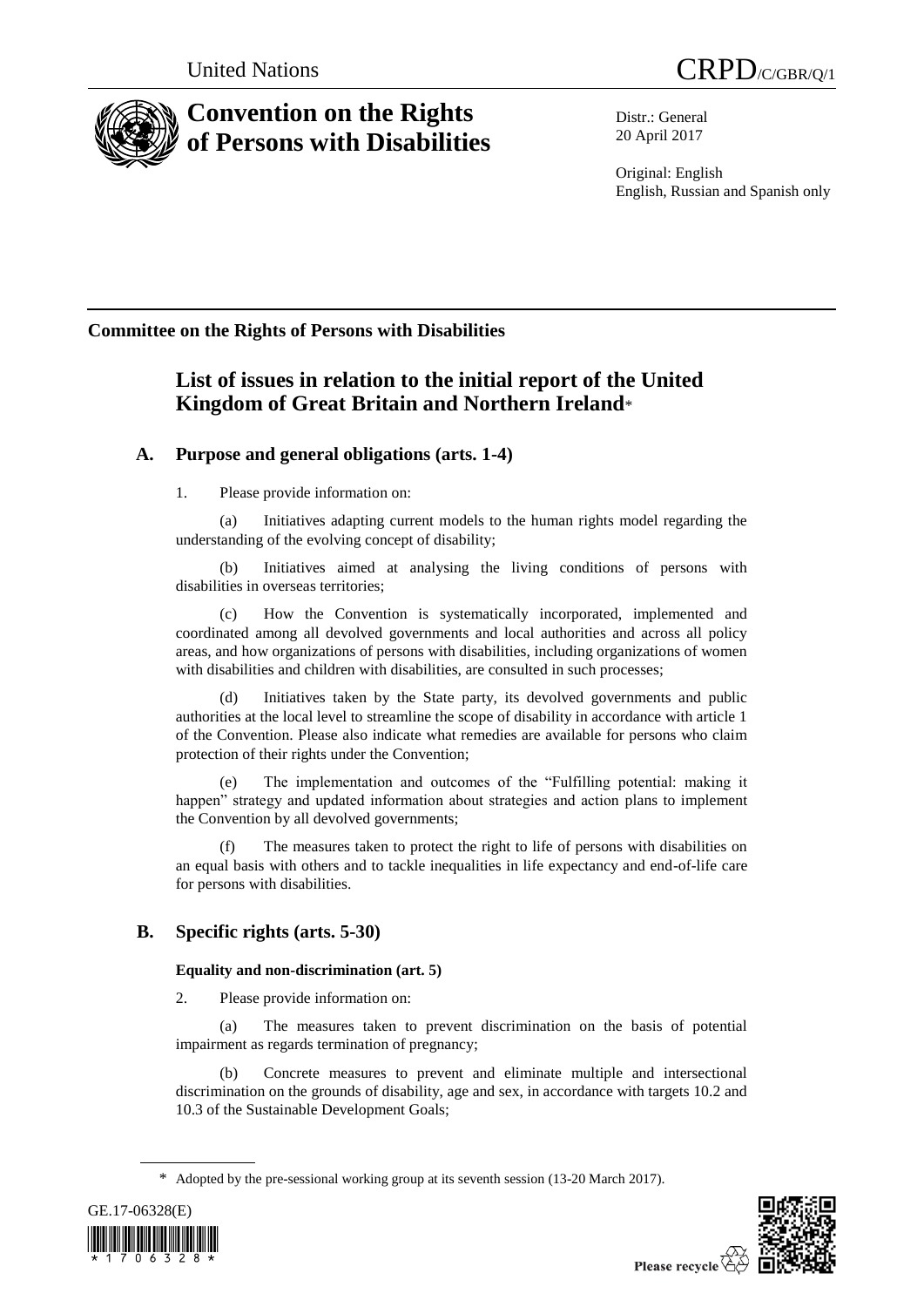(c) The measures taken to address discrimination and racism against persons with disabilities belonging to ethnic minority groups;

(d) The measures taken by the State party, including the devolved governments, to address legislative gaps in the protection of persons with disabilities against disabilitybased discrimination, including the denial of reasonable accommodation. Please also report on measures to bring into force outstanding provisions of the Equality Act 2010 and bring the Disability Discrimination Act 1995 of Northern Ireland into line with the Convention.

#### **Women with disabilities (art. 6)**

3. Please provide information on:

(a) How women with disabilities are included in gender policies across the State party and the devolved governments. Please also report on the measures taken to eliminate multiple and intersectional discrimination of women and girls, especially those with intellectual and/or psychosocial disabilities, in education, employment, health, combating poverty and violence and access to justice, and the data available thereon, in line with targets 5.1, 5.2 and 5.5 of the Sustainable Development Goals;

(b) The measures taken to address all forms of violence against women with disabilities, including domestic and sexual violence, and effectively assist the women and girls affected, in line with the Committee's general comment No. 3 (2016) on women and girls with disabilities.

#### **Children with disabilities (art. 7)**

4. Please provide information on:

(a) The steps taken to address the higher level of poverty among families with children with disabilities;

(b) The steps taken to monitor disability-related discrimination and/or harassment in all schools and the remedies available regarding compensation and injunctive relief;

(c) How children with disabilities and their families are included in decisionmaking regarding the assessment and allocation of their support.

#### **Awareness-raising (art. 8)**

5. Please provide information on the measures taken by the State and the devolved governments to address prejudices against and negative attitudes towards persons with disabilities, in particular persons with neurological conditions such as dementia and with intellectual and/or psychosocial disabilities.

#### **Accessibility (art. 9)**

6. Please provide updated information on the implementation, coordination, monitoring and sanctioning of violations of building regulations or design plans regarding accessibility in facilities open to the public, in transport systems and in information and communication, including in information and communication technologies, in both urban and rural areas and in accordance with targets 11.2 and 11.7 of the Sustainable Development Goals, including within the devolved governments.

#### **Equal recognition before the law (art. 12)**

7. Please provide information about the measures taken to repeal legislation that restricts the full legal capacity of persons with disabilities on the basis of actual or perceived impairment (see CRPD/C/GBR/1, paras. 104-105, 107-108, 111 and 114). Please also report on the measures taken since the ratification of the Convention to ensure that persons with disabilities regain full legal capacity and on measures to provide access to individualized support that fully respects the autonomy, will and preferences of persons with disabilities. Please further explain how the devolved governments provide appropriate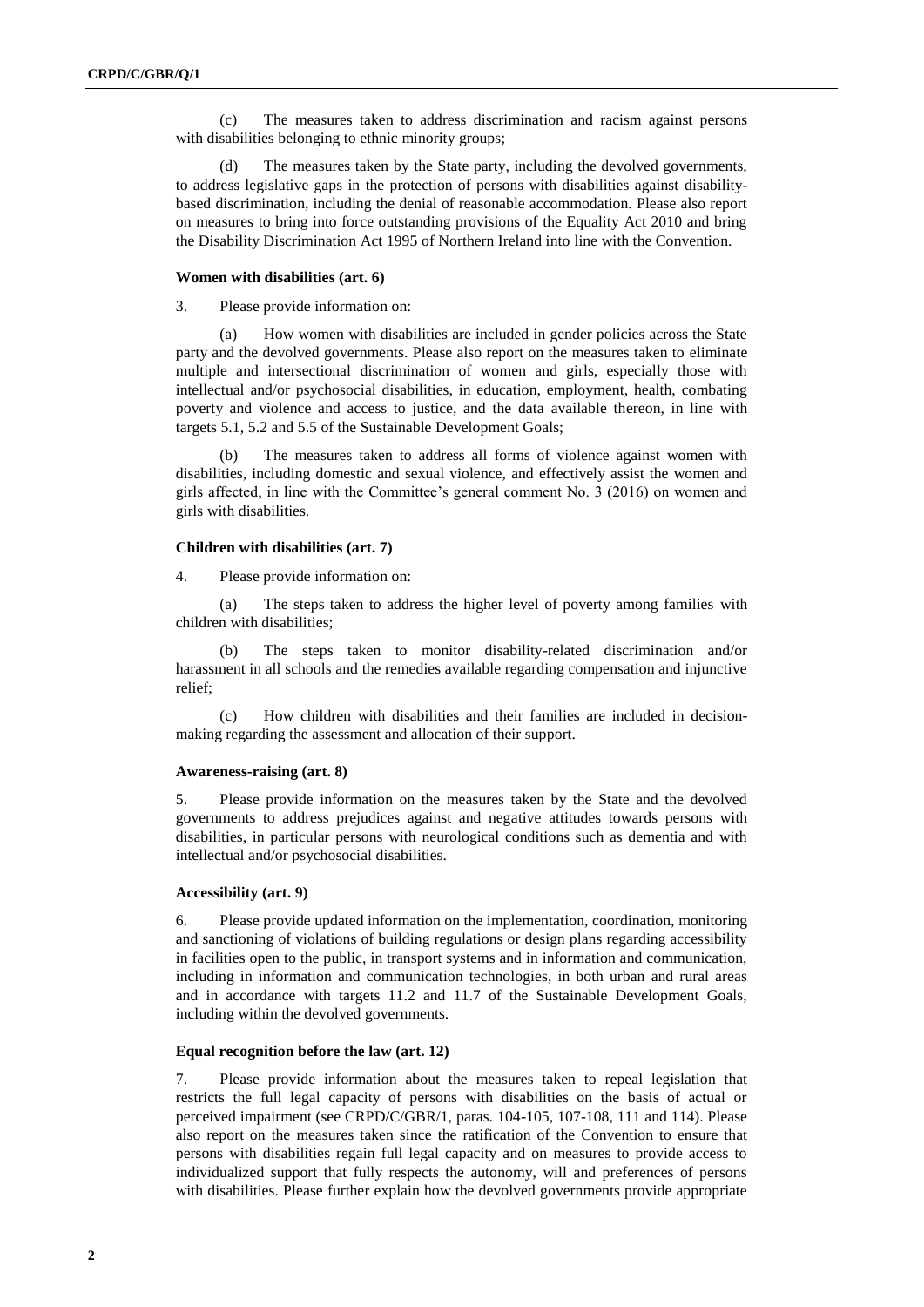support for exercising their legal capacity to asylum seekers and refugees with psychosocial and/or intellectual disabilities who are prevented from doing so.

#### **Access to justice (art. 13)**

8. Please provide information on:

(a) The steps taken to secure the maximum support for persons with intellectual disabilities to exercise their legal capacity, especially as it relates to access to justice through speedy, effective and efficient procedures, and ensure that no costs are incurred by them which would not be incurred by others;

(b) The remedies and legal aid available for persons with disabilities who experience breaches of rights under the Convention and the impact of the reforms introduced by the Legal Aid, Sentencing and Punishment of Offenders Act 2012 in England and Wales and the introduction of fees for employment tribunals, as well as the measures taken to address any adverse impacts on persons with disabilities;

The conditions under which deaf persons or hard of hearing persons can participate in jury selection processes on an equal basis with others;

(d) The training of the judiciary and the provision of reasonable accommodation to persons with disabilities for accessing the justice system.

#### **Liberty and security of the person (art. 14)**

9. Please provide information on:

(a) The legislative safeguards protecting persons with disabilities against deprivation of liberty on the basis of impairment;

The measures taken to eliminate the involuntary detention of persons with disabilities in psychiatric hospitals, institutions and/or care homes on the basis of actual or perceived impairment and the measures taken in response to the abuse of persons with disabilities in such places.

#### **Freedom from torture or cruel, inhuman or degrading treatment or punishment (art. 15)**

10. Please provide information on:

(a) The use of all forms of restraints and on the measures taken to eliminate such restraints in all settings;

(b) The measures taken to implement the recommendations of the Equality and Human Rights Commission, arising from its inquiry on "preventing deaths in detention of adults with mental health conditions", aimed at enhancing article 2 of the Convention for the Protection of Human Rights and Fundamental Freedoms.

#### **Freedom from exploitation, violence and abuse (art. 16)**

11. Please provide information on:

(a) How women, children, intersex people and elderly persons with disabilities experiencing abuse, ill-treatment, sexual violence and/or exploitation are protected and have access to justice in line with target 16.3 of the Sustainable Development Goals;

(b) The work programme to tackle hate crimes (see CRPD/C/GBR/1, para. 153) and on measures to address and explain the underreporting of disability hate crimes and harassment and on how to secure prosecution of such incidents, including within the devolved governments;

(c) The circumstances under which the use of electroconvulsive therapy without consent is permissible across the devolved governments and especially in Northern Ireland. Please provide information about the measures taken by the State party and the devolved governments to eradicate the use of restraint for reasons related to disability in all settings.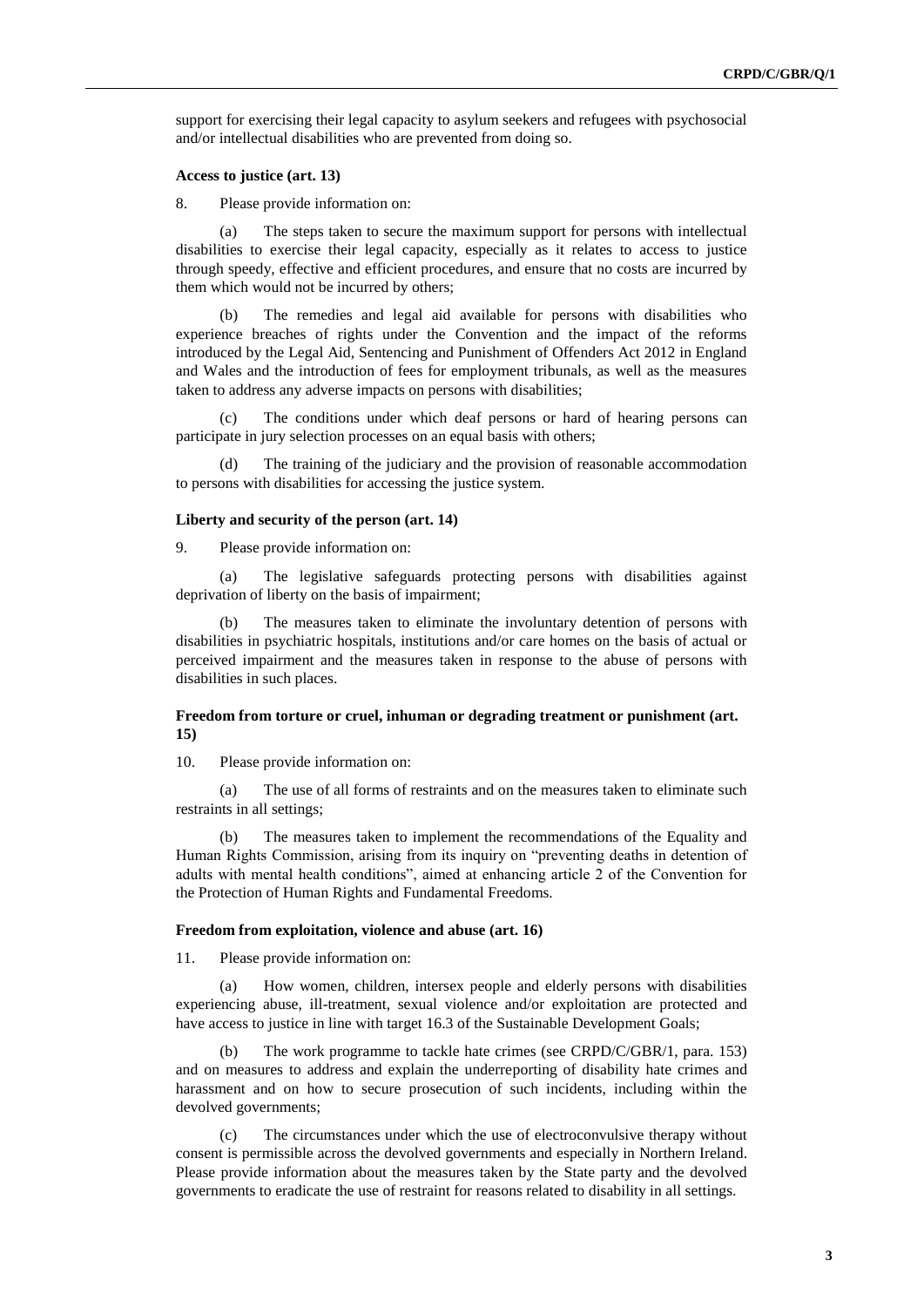#### **Protecting the integrity of the person (art. 17)**

12. Please explain measures to criminalise sterilisation of women and girls with disabilities and intersex people by consent of any third party rather than their own free and informed consent.

#### **Liberty of movement and nationality (art. 18)**

13. Please provide information on when and how the State party intends to withdraw its reservation to article 18 of the Convention (see CRPD/C/GBR/1, para. 171).

#### **Living independently and being included in the community (art. 19)**

14. Please provide information on:

(a) The measures taken to ensure that the right to live independently in all forms, regardless of where and with whom one lives, and to be included in the community is recognized as a statutory right;

(b) How persons with disabilities can claim protection of their right to independent living;

(c) How the State party calculates the costs of independent living vis-à-vis institutionalization of persons with disabilities;

(d) The measures implemented by each of the devolved governments and in the overseas territories to ensure access to and sufficient budget allocation for independent living.

15. Please report on the legal initiatives taken to maintain existing and establish new options for support services that allow children, teenagers, adults and elderly persons with disabilities to live independently in a house or apartment of their personal choice and participate spontaneously and be included in the community.

16. Please report on how the devolved authorities ensure support for independent living for persons with disabilities, including personal assistance and accompanying persons.

#### **Freedom of expression and opinion, and access to information (art. 21)**

17. Please provide information on the measures taken, including within the devolved governments, to ensure the legal recognition and availability of and sufficient funding for high-quality and trained sign-language interpreters, thus securing full inclusion for persons with disabilities in relation to education, employment, health and leisure activities. Please further report on the availability of courses for all deaf and deaf-blind children, their families and others, such as classmates or co-workers, in British tactile and sign language.

#### **Education (art. 24)**

18. Please provide information on:

(a) When and how the State party will withdraw its reservation to article 24 of the Convention;

(b) The progress made in mainstreaming inclusive education at all levels for pupils with disabilities, on how the system is geared to cope with the demands of inclusive education, including pedagogical capabilities, and which initiatives are taken in line with target 4.5 of the Sustainable Development Goals;

The number and percentages of students with disabilities in both the segregated and mainstream education system, disaggregated by impairment, age, sex, gender and ethnic background;

(d) Initiatives to inform and raise awareness among parents of children with disabilities rejecting the right to and potential of inclusive education;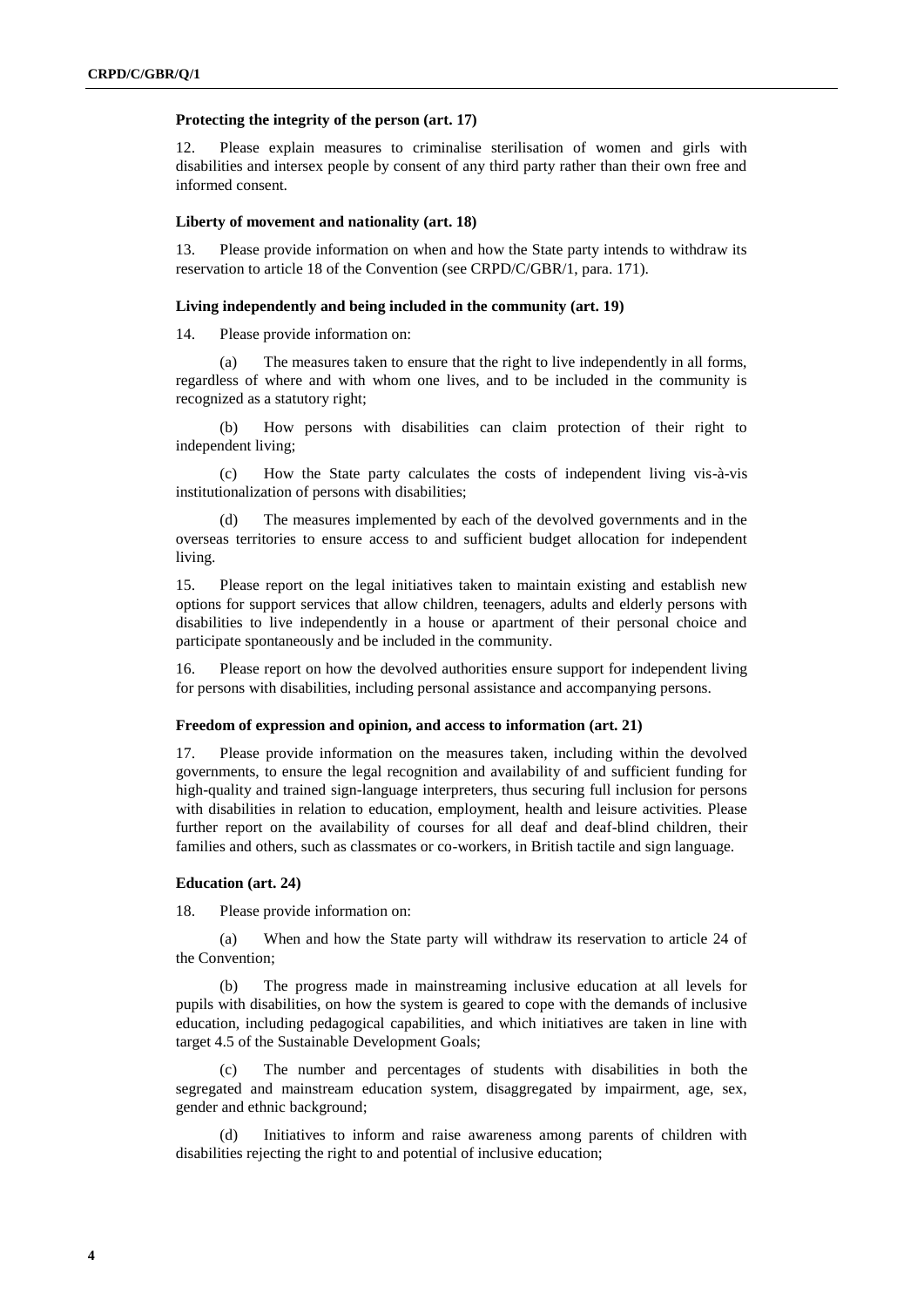(e) The measures taken to ensure access to education for young persons with disabilities, in particular from low income households, vis-à-vis the reduction in the disabled students' allowance in England;

(f) The education and/or training enabling teachers to teach children with disabilities within the mainstream education system, to make it become inclusive and give pupils with disabilities an optimal outcome.

#### **Health (art. 25)**

19. Please provide information on:

(a) How free and informed consent is secured for persons with disabilities with regard to any form of medical, surgical, invasive or psychiatric treatment or procedure;

Measures aimed at ensuring accessible health care, including to physical facilities, such as furnishings, medical equipment, high-quality medicine and supplies, as well as training, information and communications;

The measures taken to ensure that women with disabilities have equal access to sexual and reproductive health information and services;

The measures taken to educate health-care personnel on the rights of persons with disabilities, in accordance with target 3.7 of the Sustainable Development Goals, and how the impact is measured;

(e) How health inequalities for persons with disabilities, in particular persons with psychosocial or intellectual impairments, are monitored and eliminated;

The criteria applicable regarding "do not attempt resuscitation" orders relating to persons with intellectual and/or psychosocial disabilities;

The measures taken to address suicide rates among persons with disabilities, including in relation to disability-related discrimination, by the State party, the devolved governments and the overseas territories.

#### **Work and employment (art. 27)**

20. Please report on measures, including specified targets, to ensure non-discrimination, affirmative action and reasonable accommodation at the workplace, in accordance with European Union regulations to reduce unemployment among persons with disabilities. Please indicate how development is monitored, measured and non-compliance sanctioned.

21. Please provide information on how the pay gap for work of equal value between persons with and without disabilities is measured and eliminated in accordance with target 8.5 of the Sustainable Development Goals.

#### **Adequate standard of living and social protection (art. 28)**

22. Please report on the measures taken to monitor and address the impact of the welfare reform and anti-poverty initiatives on an adequate standard of living of persons with disabilities and their families, including the consequences on disability-related costs, following the financial crisis in 2008.

23. Please provide information on the measures taken by the State party and its devolved governments to:

(a) Address poverty among persons with disabilities and the outcomes of strategies to combat poverty;

(b) Monitor the impact of the welfare reforms and tax policies regarding persons with disabilities, including the cumulative impact of individual policies;

Ensure equal access to social support in all its forms by persons with disabilities, irrespective of their impairment, level of support required, gender, age, social background, ethnicity, or migrant, asylum seeker or refugee status;